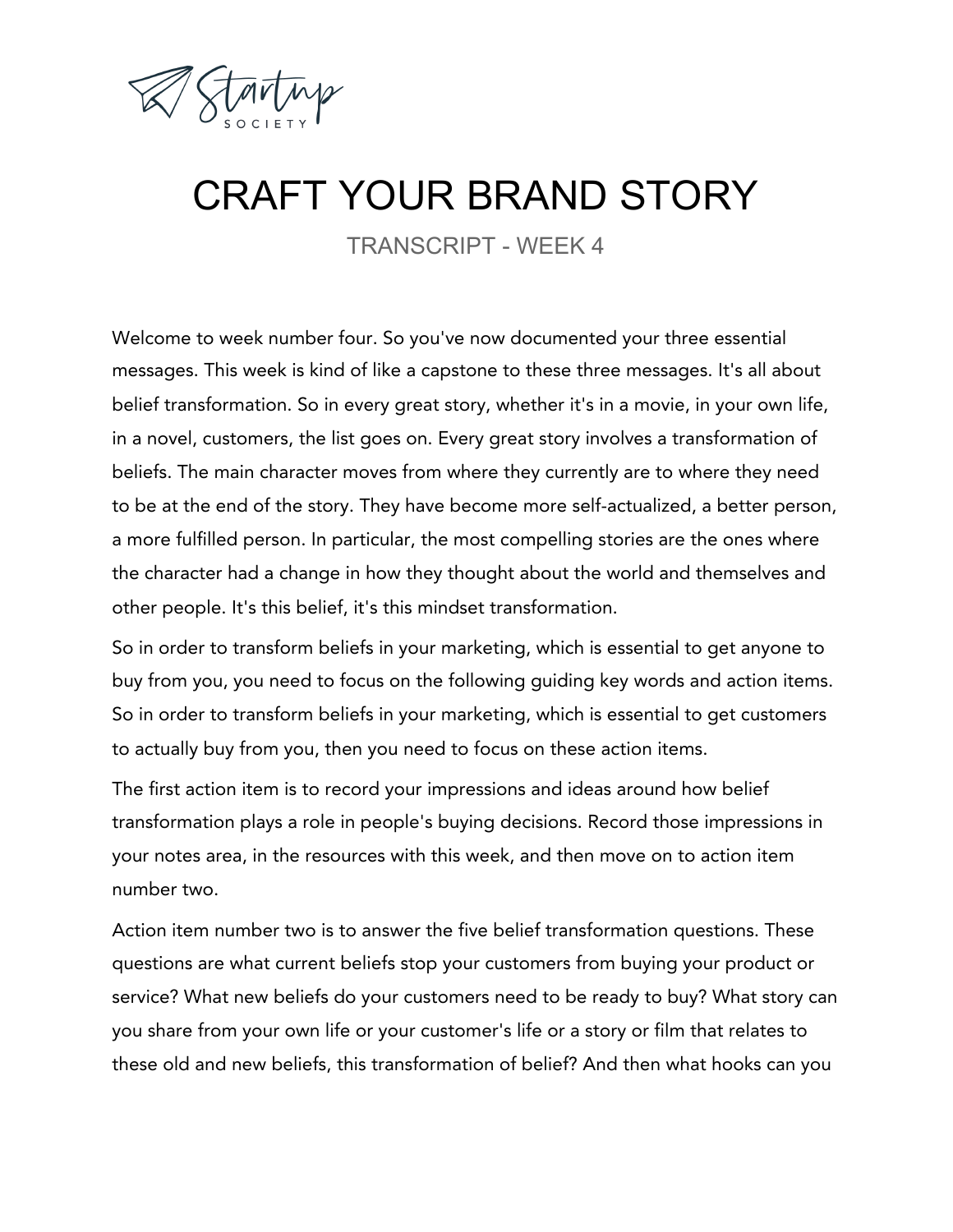

share that will pique the interest of your ideal customer to want to listen, watch and read the story? The hook often goes at the beginning of the story, but it gives you a little bit more clarity to know where the story is going and how these beliefs are transformed, for someone not ready to buy what you offer to someone who is fully committed and believes that what you do offer is the product or service they need to be successful. You want to eliminate that pain, eliminate that belief that's stopping them and you could do that through storytelling. So document your answers to these five guiding questions about belief, transformation, and then move on to action item number three.

Action item number three is using the template that we provided for this week, where you can begin to document actual stories. Whether it's a fictional story (but it's a good analogy) or a way to communicate a certain point, certain belief pattern, or maybe it's a customer story or your own story or your brand story. And you can use this template to document the belief transformation that you take customers through. And this will guide maybe your next podcast episode or a video you create, webinar you host, interview you do, the list goes on.

In your content creation and your marketing in order to get someone to buy from you, again, you need to transform beliefs. You need to take them from where they currently are, what they currently believe into a new way of thinking. And you do that through telling stories. You do that through helping them believe that they have what it takes. They can be successful with your business, with your product and your service.

So let's recap. Week number four, all about belief transformation, is taking these three essential messages from the previous weeks and then using them to record your impressions around how belief transformation happens for people's buying decisions, particularly your customers. And then give answers to the five guiding questions around belief transformation that we provide to you. And then action item number three is to use the story planning template to begin to write out multiple messages related to transforming beliefs for your customers. This will guide all your content